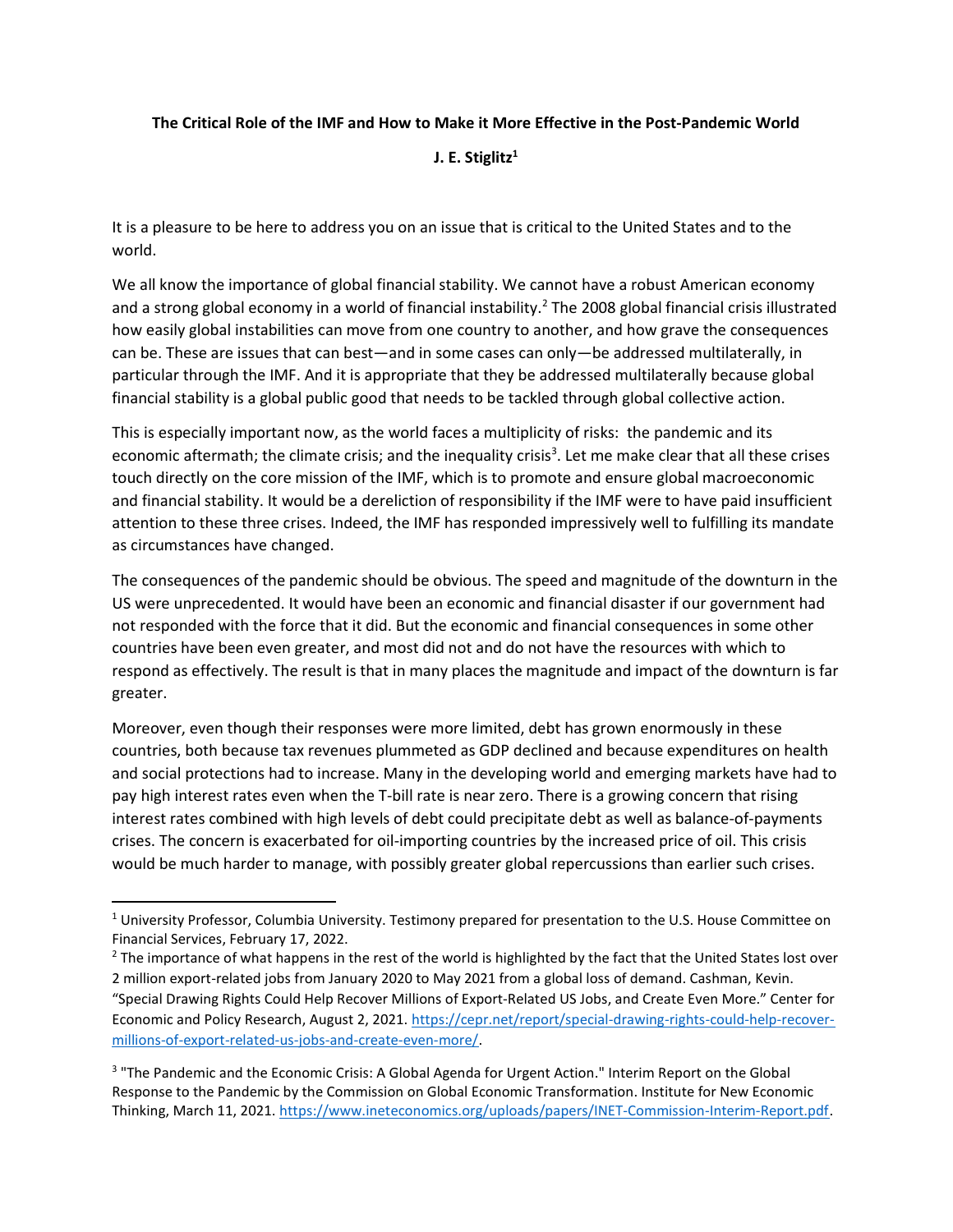Over the intermediate term, the consequences of the climate crisis could be even greater. In 2008, we saw what could happen to global financial markets as a result of the mispricing of the US mortgage market. It is clear that there is a significant risk of a mispricing of a much greater part of the global asset base, both fossil fuels and real estate. The correlated risks would be hard to contain.

The inequality crisis too has macroeconomic and financial consequences. The growth in inequality has depressed global aggregate demand,<sup>4</sup> and has adverse effects on economic performance of a kind that are at the center of the Fund's mandate.

Obviously, there are no simple solutions to the multiplicity of challenges facing the global financial and economic system today. Still, what the IMF can and should do for international financial stability and shared economic prosperity is vital. In the remaining time I would like to call attention to a few areas.

First, the \$650 billion issuance of Special Drawing Rights was of extraordinary importance.<sup>5</sup> I am pleased that several of the advanced countries that did not need these funds agreed to recycle them to those that did (some desperately), including through the proposed Resilience and Sustainable Trust for lowincome and vulnerable middle-income countries. I hope more countries will do this, and that the final design of the RST will enable all developing countries and emerging markets to get access to sufficient funds at reasonable terms and without counterproductive and stiff conditionalities.

It is important that there be more issuances of Special Drawing Rights, and not just in response to emergencies such as pandemics. SDRs can be an important tool for sustaining global aggregate demand during periods when global demand is insufficient.<sup>6</sup> The international community has made a commitment to help developing countries and emerging markets make the green transition. We won't achieve the internationally recognized goals without the efforts of all countries, and such financial assistance is absolutely essential. Yet the advanced countries have not yet fulfilled their promise of \$100 billion, an amount that by itself is insufficient. An annual emission of \$200 to \$300 billion of SDR's would be a reliable way to achieve our climate commitments in a world of budget stringency. I must emphasize that issuances of SDRs do not cost the US government anything, either in present or future costs.

Second, as I noted above, many countries will need to restructure their debt, or at the very least obtain debt stays. Every country has a bankruptcy law to facilitate debt restructuring; yet there is no international framework, even though cross-border debt restructuring is more difficult than withincountry debt restructuring. It is imperative that we work to create such a framework. As the IMF has recognized, the Common Framework for Debt Restructuring has not been functioning as well as had

<sup>&</sup>lt;sup>4</sup> "Report of the Commission of Experts of the President of the United Nations General Assembly on Reforms of the International Monetary and Financial System." United Nations, September 21, 2009. https://www.un.org/en/ga/econcrisissummit/docs/FinalReport\_CoE.pdf.

<sup>&</sup>lt;sup>5</sup> In footnote 2 we noted the importance of the strength of our trading partners' economies for our economy; SDR's, by helping to strengthen the global economy including and especially the less developed countries and emerging markets, help to create export jobs here and to strengthen the American economy.

<sup>&</sup>lt;sup>6</sup> See, e.g., Greenwald, Bruce C., and J. E. Stiglitz. "A Modest Proposal for International Monetary Reform." In Time for a Visible Hand: Lessons from the 2008 World Financial Crisis, edited by Stephany Griffith-Jones, Jose Antonio Ocampo, and J. E. Stiglitz, 314–44. The Initiative for Policy Dialogue Series. Oxford: Oxford University Press, 2010; and Greenwald, Bruce C. and J. E. Stiglitz, "Towards a New Global Reserves System." Journal of Globalization and Development 1, no. 2 (2010). https://doi.org/10.2202/1948-1837.1126.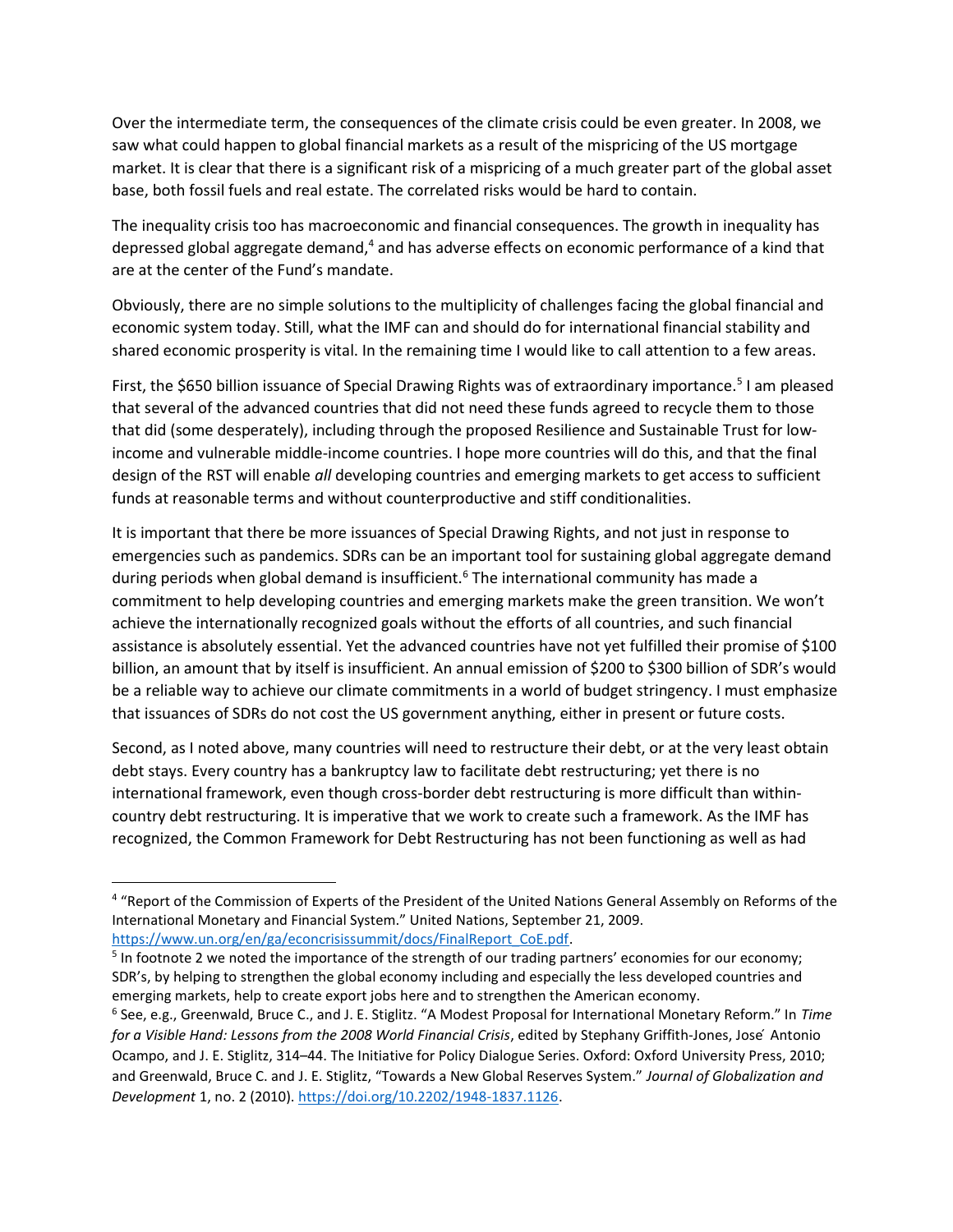been hoped<sup>7</sup>. The private sector, unfortunately, was not as helpful in the Debt Service Suspension Initiative as it could or should have been.<sup>8</sup> If we are to avoid the too-little-too-late syndrome<sup>9</sup> that has proven so costly, it is imperative that all creditors cooperate.

The Debt Sustainability Analyses, which are the cornerstone of debt restructurings, have to be improved. For instance, there are analyses that don't recognize that making excessive demands on a country will reduce growth.<sup>10</sup> That's one of the reasons that programs based on DSA's that take growth rates and other key variables as exogenous so often go awry. $^{11}$ 

Third, for many countries facing debt crises, IMF programs can play a helpful, even vital role. But that requires that they be structured appropriately. The question is not about whether conditions should be imposed, but what conditions, and how they should be determined. In the IMF's 2018 loan to Argentina, the failure to impose conditions that money could not be used to finance capital flight was a major mistake and the IMF recognized that. The country now owes more than \$40 billion with nothing to show for it. On the other hand, austerity has almost always and everywhere led to economic contraction, worsening government budgets, and more difficulty in repaying what is owed.<sup>12</sup> This was a major and damaging result of the 2018 loan agreement.<sup>13</sup>

In some of its more recent programs, the IMF has shown more sensitivity to what I will call simply, for lack of time, "good economics." That includes ensuring that the burden of economic adjustments do not fall disproportionately on workers or harm the most vulnerable. Most importantly, the preliminary agreement reached between Argentina and the IMF last month allows for economic recovery to

 $11$  The IMF has recognized this problem, noting that "Programs...appear to have systematically underestimated the impact of adjustment on growth." It went on to recommend the strengthening of "the discussion and analysis of the impact of program policies on growth, including fiscal multipliers and pay-offs from structural reforms." It also recommended "increase[d] scrutiny of the realism of program baselines. Better calibrate risks, discuss downside scenarios, and development contingency plans." See "2018 Review of Program Design and Conditionality." Policy Paper No. 19/012. International Monetary Fund. Strategy, Policy, & Review Department, May 20, 2019. https://www.imf.org/en/Publications/Policy-Papers/Issues/2019/05/20/2018-Review-of-Program-Design-and-Conditionality-46910. Further improvements could be made through more realism on spending needs, including for meeting climate and SDG targets.

<sup>&</sup>lt;sup>7</sup> See Georgieva, Kristalina and Ceyla Pazarbasioglu. "The G20 Common Framework for Debt Treatments Must Be Stepped Up," IMFBlog, December 2, 2021. https://blogs.imf.org/2021/12/02/the-g20-common-framework-fordebt-treatments-must-be-stepped-up/.

<sup>&</sup>lt;sup>8</sup> Among other failings of these initiatives has been the lack of involvement of middle-income countries and the absence of an adequate link to development outcomes.

<sup>&</sup>lt;sup>9</sup> See, e.g., Guzman, Martin, José Antonio Ocampo, and J. E. Stiglitz, eds. Too Little, Too Late: The Quest to Resolve Sovereign Debt Crises. Initiative for Policy Dialogue at Columbia: Challenges in Development and Globalization. New York: Columbia University Press, 2016.

<sup>&</sup>lt;sup>10</sup>Pablo Gluzmann, Martin Guzman and J. E. Stiglitz, "An Analysis of Puerto Rico's Debt Relief Needs to Restore Debt Sustainability," NBER Working Paper No. 25256, November 2018 provides an example of a more economically sound approach to DSA's. See https://www.nber.org/papers/w25256.pdf.

 $12$  The 2019 IMF Review of Conditionality came out with much the same conclusions, including noting that among the reasons for the systematic overestimate of growth under Fund programs could be that "assumed payoffs from structural reforms were overly optimistic, that staff overestimated confidence effects." Ibid.

<sup>&</sup>lt;sup>13</sup> See "IMF Executive Board Discusses the Ex-Post Evaluation of Argentina's Exceptional Access Under the 2018 Stand-By Arrangement," International Monetary Fund Communications Department, December 22, 2021, https://www.imf.org/en/News/Articles/2021/12/22/pr21401-argentina for the IMF's own critical evaluation of this program.